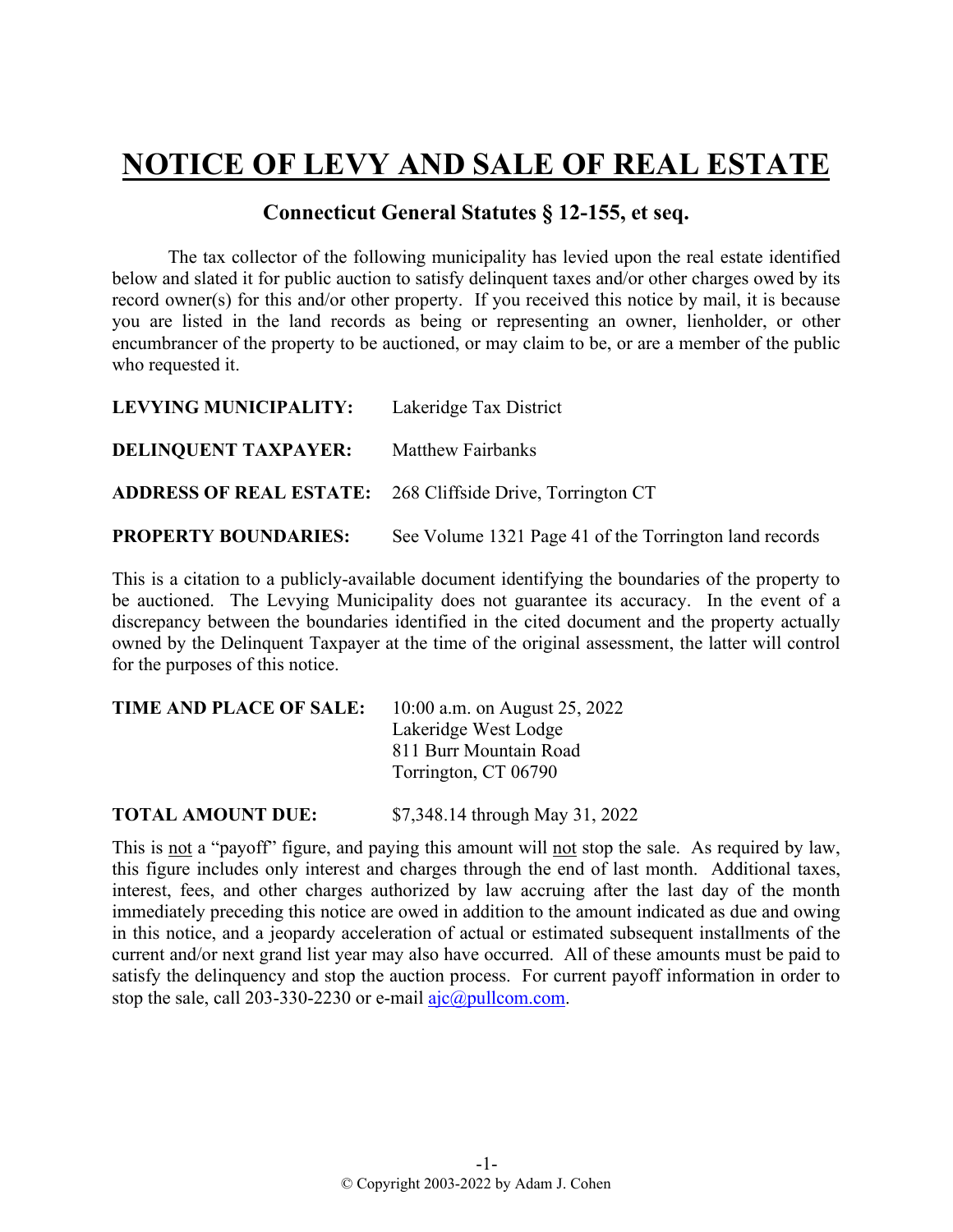**SURVIVING ENCUMBRANCES:** This property will be sold "free and clear" to the winning bidder subject only to: (1) taxes and water/sewer charges laid by the levying municipality which were not yet due and payable at the time of the levy, which is the date accompanying the signature on the first notice of this sale filed in the land records, except as are recovered from the sale; (2) the accrued taxes and water/sewer charges of the City of Torrington and any other governmental authority against this property; (3) any federal lien recorded until 30 days before the date which is six months after the auction date, except as extinguished pursuant to federal law; (4) easements, covenants and restrictions in favor of other parcels of land predating the time of the levy; (5) solely to the extent any of the delinquencies identified above was assessed on property other than the property to be sold, all encumbrances perfected before this notice was recorded; (6) interests exempt from levy and sale under the Constitution and laws of the United States; (7) the interest of any person or such person's predecessors in title for whom notice of the sale was not sent as required by law, and who had a right to such notice, and who did not in fact know of it within six months thereafter, until expiration of the limitation deadline in C.G.S. § 12- 159b; (8) any monetary encumbrance recorded between May 27, 2022 and the date the first notice of this sale was filed in the land records, unless its holder is notified of the tax sale as required by law or in fact knew of it within six months thereafter; (9) all common charges and assessments of the Lakeridge Association, Inc., which must be paid in full by the purchaser immediately upon taking title; and (10) any other interest not foreclosed by this tax sale procedure under state law; and (11) the effect of any federal, state, or local law and the restrictions and conditions in the tax sale notices and announced at the auction.

**PERSONS TO WHOM THIS NOTICE IS SENT:** The following persons are, or may claim to be, or may represent, the known holders of choate interests which will be affected by the sale. Absent payment in full before the auction or valid redemption within six months thereafter, the respective titles, mortgages, liens, restraints on alienation, and other encumbrances in this property in favor of all persons with actual or constructive notice thereof shall be extinguished.

| <b>Matthew Fairbanks</b>      | Mortgage Electronic Registration Systems, Inc.                                                                                                              |
|-------------------------------|-------------------------------------------------------------------------------------------------------------------------------------------------------------|
| 268 Cliffside Drive           | 1818 Library Street, Suite 300                                                                                                                              |
| Torrington, CT 06790          | Reston, VA 20190                                                                                                                                            |
| 1862 Berlin Turnpike, LLC     | <b>First World Mortgage Corporation</b>                                                                                                                     |
| c/o Paul I. Brody, Reg. Agent | c/o Shimkus Murphy Rosenberger, Reg. Agent                                                                                                                  |
| 306 Stearns Road              | 382 New Britain Avenue                                                                                                                                      |
| Mansfield Center, CT 06250    | Hartford, CT 06106                                                                                                                                          |
|                               | CAS Enterprises, Inc.<br>c/o William T. Campion, Jr., Reg. Agent<br>57 Suffolk Place<br>Waterbury, CT 06706<br>successor to Campion Ambulance Service, Inc. |